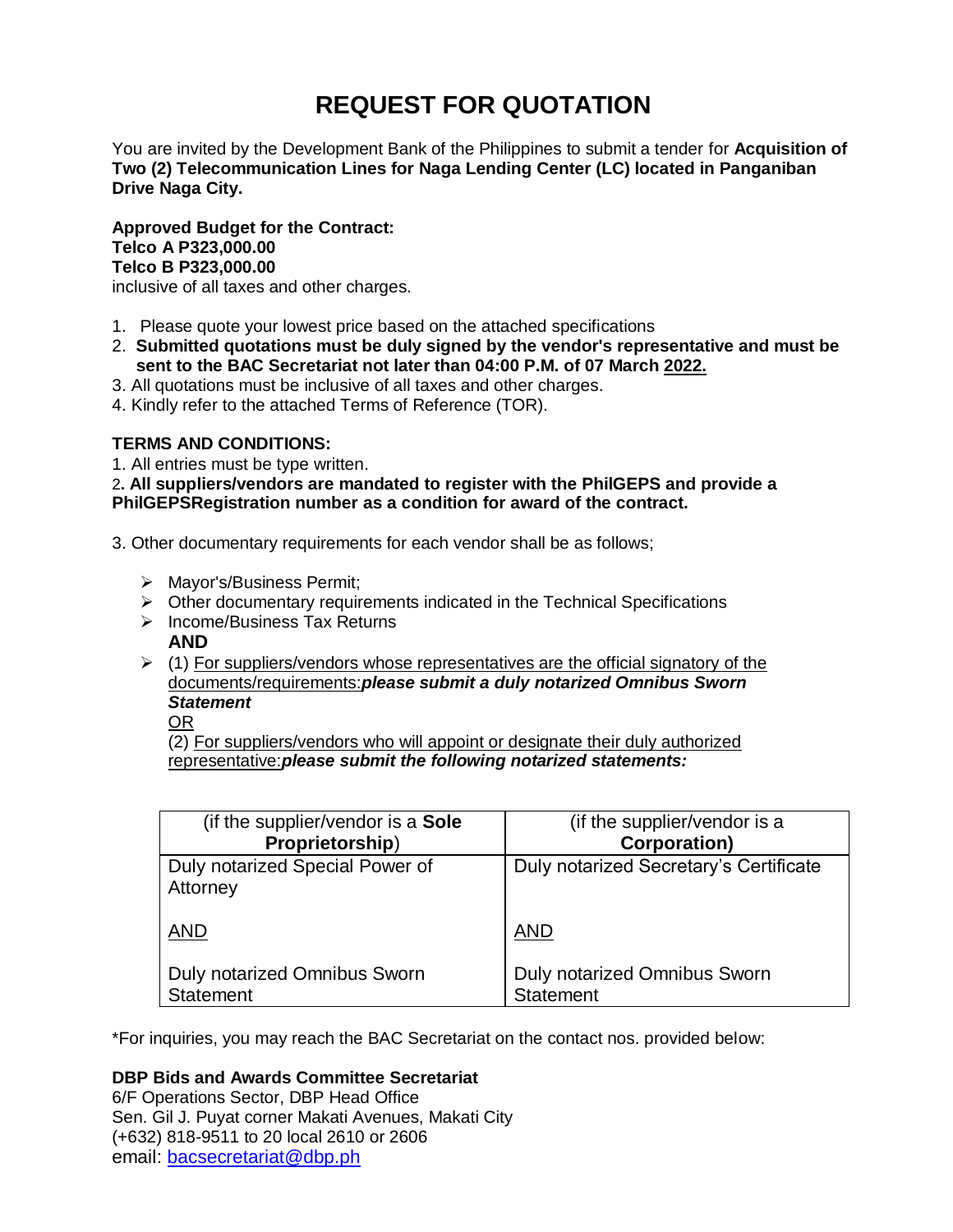**Annex A** 

### ACQUISITION OF NEW, ADDITIONAL AND/OR REPLACEMENT TELECOMMUNICATION LINE/CONNECTIVITY SERVICE FOR THE DEVELOPMENT BANK OF THE PHILIPPINES (DBP)-**NAGA LENDING CENTER**

APPROVED BUDGET FOR THE CONTRACT: Telco A: Php 323,000 Telco B: Php 323,000

### **TECHNICAL SPECIFICATIONS**

### A. BACKGROUND

 $-\frac{1}{2}$ 

The telecommunication connectivity service (line) is for the connection of DBP online systems, services and facilities in any of the following DBP remote sites:

A.1. Branch Office, including:

A.1.a. Lending Center A.1.b. Cash Center A.1.c. Branch-Lite Unit

A.2. Automated Teller Machine (ATM)

### **B. OBJECTIVE**

To acquire stable, reliable and secure telecommunication connectivity/line service to link DBP remote sites to the Head Office from an authorized and qualified telecommunication service provider (Telco).

# C. COVERAGE OF THE CONTRACT

The contract will be for a one (1) year period starting from date of acceptance of service with the option for automatic renewal.

#### D. MINIMUM SPECIFICATIONS

- D.1. Connectivity/Line Service Availability
	- > The minimum availability of service is 99.6%.
- D.2. Connectivity/Line Specifications
- D.2.a. Branch Office М
	- D.2.a.i. Wired MPLS/VPN, Radio Last Mile or VSAT connection with minimum of 2 Mbps bandwidth
	- D.2.a.ii. Must be Ku Band or C Band for the VSAT
	- D.2.a.iii. Inclusive network equipment, such as router and or router/modem, must not be on End-of-Life/End-of-Support status within the contract period
	- D.2.a.iv. Router must support GRE/mGRE tunneling and IP Security (ex. dynamic VPN) and SNMP
	- D.2.a.v. DBP shall have the full access of the router
	- D.2.a.vi. Provide near real time and historical link monitoring
	- D.2.b. ATM Wired п
		- D.2.b.i. VPN connection at least 128 Kbps via MPLS
		- D.2.b.ii. Inclusive network equipment, such as router and or router/modem, must not be on End-of-Life/End-of-Support . status within the contract period
		- D.2.b.iii. Support GRE tunneling and SNMP
		- D.2.b.iv. Provide near real time and historical link monitoring

Page 1 of 4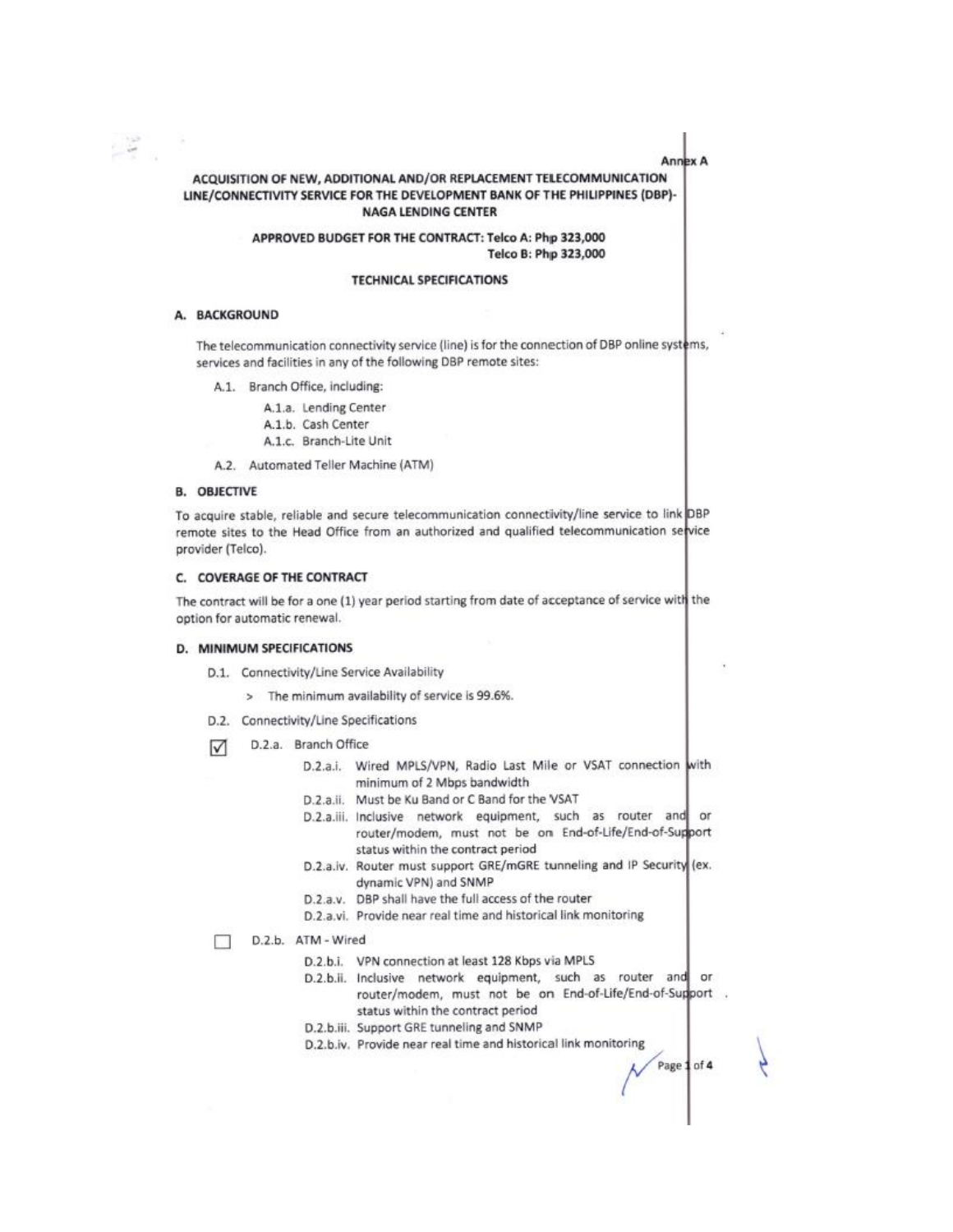ACQUISITION OF NEW, ADDITIONAL AND JOR REPLACEMENT OF TELECOMMUNICATION. LINE/ CONNECTIVITY SERVICE FOR THE DEVELOPMENT BANK OF THE PHILIPPINES (DBP).

- D.2.c. ATM Wireless
	- $D.2.c.1.$ Provide data transmission function by public GPRS/ GSM network or higher
	- D.2.a.vii. Inclusive network equipment, such as router and or router/modem, must not be on End-of-Life/End-of-Support status within the contract period
	- D.2.c.ii. Support GRE Tunneling and SNMP
	- D.2.c.iii. Provide GUI access for local and remote management
	- D.2.c.iv. Operate at -30~+75°C temperature
	- D.2.c.v. Has LED status indication
	- D.2.c.vi. Support RJ45 console port
	- D.2.c.vii. Include: 1 power cord, 2 antennas, 1 console cable, 1 set documentation
	- D.2.c.viii. Provide near real time and historical link monitoring.
	- D.2.c.ix. Meet the average latency requirement of not greater than 200ms measured using the Ping utility or any similar mobile applications
	- D.2.c.x. Meet signal requirement of not less than 2 bars measured using
	- mobile or similar devices capable of said measurement D.2.c.xi. DBP shall have full access to the Modem/Router
- D.3. Support Services and Incident Management
	- D.2.a. The Telco shall provide 24 x 7 onsite, telephone and email support. For every service unavailability/downtime reported, the response time shall be within thirty (30) minutes.
	- D.3.b. Upon the occurrence of service unavailability/downtime, the Telco shall:
		- D.3.b.i. Conduct problem isolation/resolution and link restoration activities
		- D.3.b.ii. Notification via electronic mail (E-mail) and telephone withinone (1) hour of the occurrence
		- D.3.b.iii. Minimum of twice a day status report to DBP via E-Mail
		- D.3.b.iv. Estimated time of arrival (ETA) if onsite activities required
		- D.3.b.v. Estimated time of resolution (ETR)
		- D.3.b.vi. Root cause
		- D.3.6.Vii. Lomply with UBP policies on security and confidentiality during support services.
	- D.3.c. The Telco shall submit an incident report stating the reason/s for the outage and detailing the steps undertaken to resolve a particular problem upon DBP's request.
- D.4. Service Performance Review
	- > The Telco shall conduct a performance review session at least once every quarter of a year

# E. TELECOMMUNICATION CONNECTIVITY/LINE REQUIREMENT CLASSIFICATION

The primary objective of the following provisions is to have multiple Telcos per site, providing service redundancy, high availability and avoiding single point of failure.

- E.1. New Telecommunication Line Requirement
	- E.1.a. Covered Sites
		- > New remotes sites

Page 2 of 4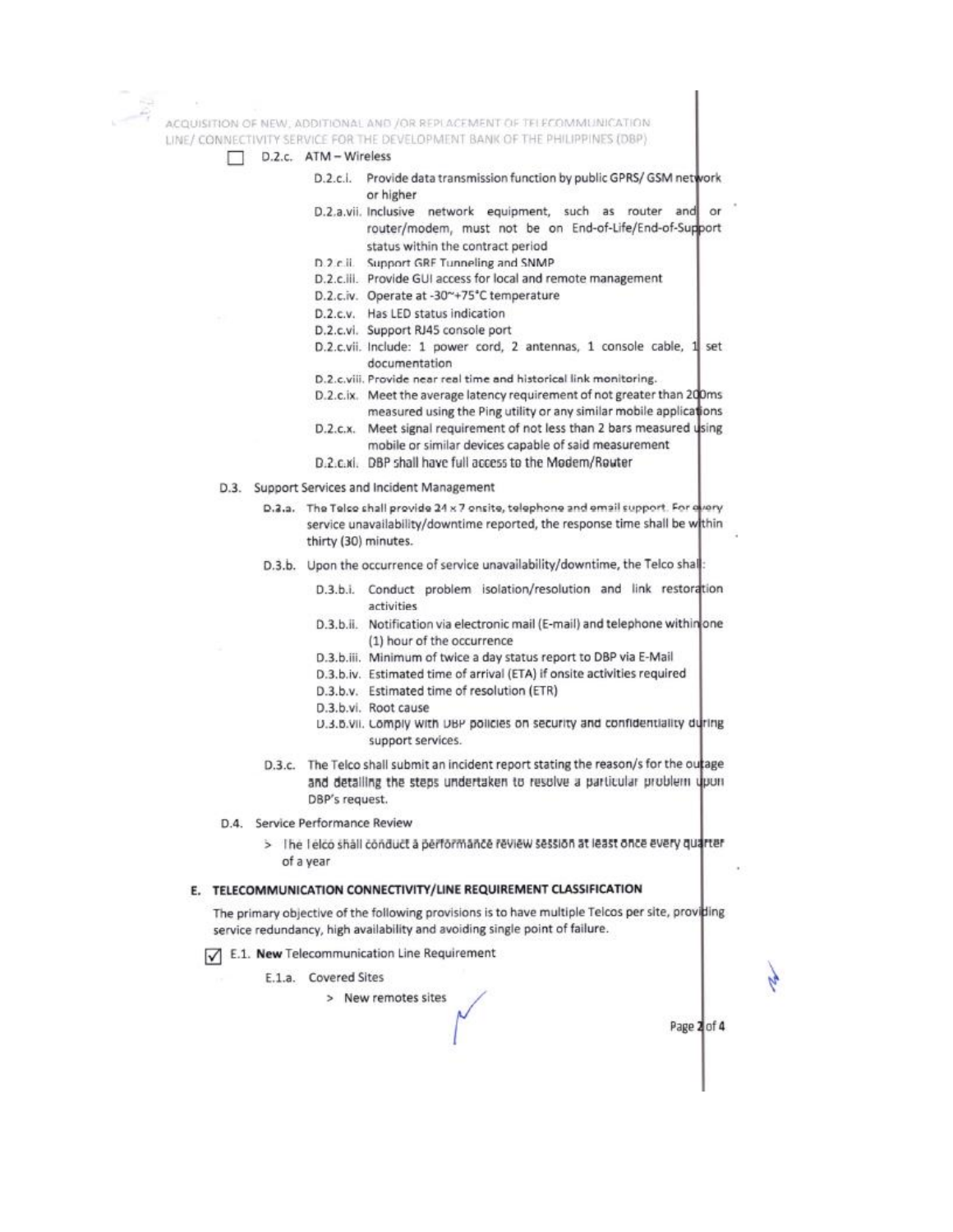ACQUISITION OF NEW, ADDITIONAL AND /OR REPLACEMENT OF TELECOMMUNICATION LINE/ CONNECTIVITY SERVICE FOR THE DEVELOPMENT BANK OF THE PHILIPPINES (DBP)

- E.1.b. Telco Selection Criteria
	- > Telecommunication Line for Branch Office
		- E.1.b.i. Two (2) different Telcos (Telco A and Telco B) shall be selected
		- E.1.b.ii. Telco A is the lowest (winning) provider
		- E.1.b.iii. Telco B is the second lowest provider
	- > Telecommunication Line for Additional ATM Facility of a Branch Office
		- E.1.b.iv. The Telco must be different from the one which has the majority or most of the telecommunication connectivity services provided for the ATM/s of that Branch Office
- E.2. Additional Telecommunication Line Requirement п

#### E.2.a. Covered Sites

- > For existing sites with existing telecommunication line/s
- E.2.b. Telco Exception
	- > The Telco/s of the existing line/s servicing the site shall not be invited and will not be allowed to participate

### E.3. Replacement Telecommunication Line Requirement

- E.3.a. Covered Sites
	- > For existing sites with existing telecommunication line/s
- E.3.b. Telco Exception
	- E.3.b.i. For Telco Redundancy Replacement
		- > The Telco of the existing line/s servicing the site including the one to be replaced shall not be invited and will not be allowed to participate
	- E.3.b.ii. Replacement for the Purpose of Telecommunication Line Capacity (Bandwidth) Upgrade
		- > The Telco of the other existing line/s servicing the site |i.e.. other than the one to be replaced) shall not be invited and will not be allowed to participate
	- E.3.b.iii. For Wireless to Wired Facility Replacement
		- > The Telco of the other existing line/s servicing the site i.e., other than the one to be replaced) shall not be invited and will not be allowed to participate

Page 3 of 4

#### F. DISCONTINUANCE OF SERVICE

DBP can opt to discontinue the service within the contract period without pre-termination fee/s, if the Telco provider fails to meet the required minimum availability of service, specified in item D.1, for three (3) consecutive months (3-strike rule)

### **G. PAYMENT**

The payment shall be in a monthly basis every after the service acceptance.